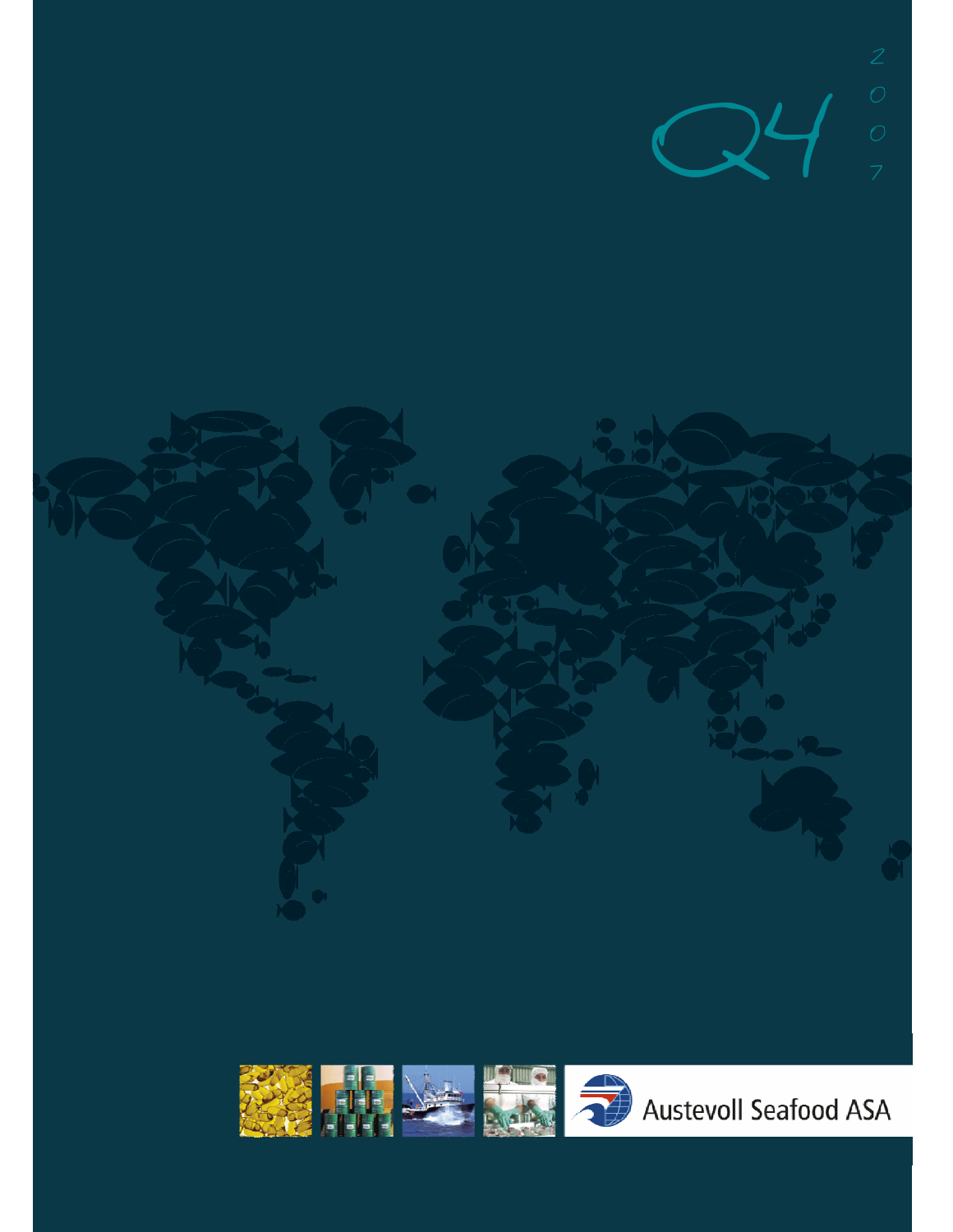# New acquisitions, good fishing in Peru, reduced fishing in Chile, stable market for fishmeal, good market for consumer products and fish oil

The group' s (AUSS) revenues for Q4 2007 totalled MNOK 720.0 compared with MNOK 887.4 in Q4 2006. The operating result before depreciation (EBITDA) amounted to MNOK 22.6 for Q4 2007 compared with MNOK 167.4 in Q4 2006. The group' s total revenues for 2007 were MNOK 3469.0 compared with MNOK 2732.6 for year 2006. Proforma revenues for 2006 totalled MNOK 3480.8. EBITDA for the entire financial year 2007 totalled MNOK 483.4 compared to MNOK 482.4 for 2006. Proforma EBITDA for 2006 was MNOK 699.8.

Catch patterns and catch quota regulations have an impact on the group' s total catch per quarter, and subsequently the exploitation of the group' s production facilities. This results in seasonal fluctuations in production and sales volumes, reflected in the group' s fourth quarter results.

The last season of the " Olympic" fishing for anchoveta in Peru started on 17 November. The group' s fleet in Peru fished an approximate total of 155,000 tons this season, and purchased approx. 40,000 tons from a third party. The execution of the fishing season was in line with expectations, and the quarter has seen good production of fishmeal and fish oil.

Catches in Chile were difficult this autumn, due to the arrival of colder seawater. At year-end, approx. 250,000 tons of the total Chilean quota (in the south) for horse mackerel was unutilised. For our fleet, approx. 10,000 tons of the quota remained, and these quota cannot be transferred to 2008. The drop in seawater temperatures has continued in 2008, but the fleet has now started fishing and we expect the group to exploit its quotas as normal in 2008.

The market for fishmeal has been relatively stable, while we have witnessed an increased demand for consumer products and fish oil.

AUSS has further strengthened its position via acquisitions within the fishmeal and fish oil segment in Peru and Norway. The acquisition of Cormar in Peru is of strategic importance for AUSS, as it helps the group maintain its good balance between fleet capacity and production plants. Vertical integration within the supply chain for fishmeal and fish oil allows for synergy effect, quality and cost control. The acquisitions strengthen AUSS' s position as a leading manufacturer of fishmeal and fish oil.

The Board of Directors will make a proposal to the Ordinary General Meeting in 2008 for payment of dividend from the company of NOK 0,30 per share. This represents a total dividend payment of MNOK 55,3.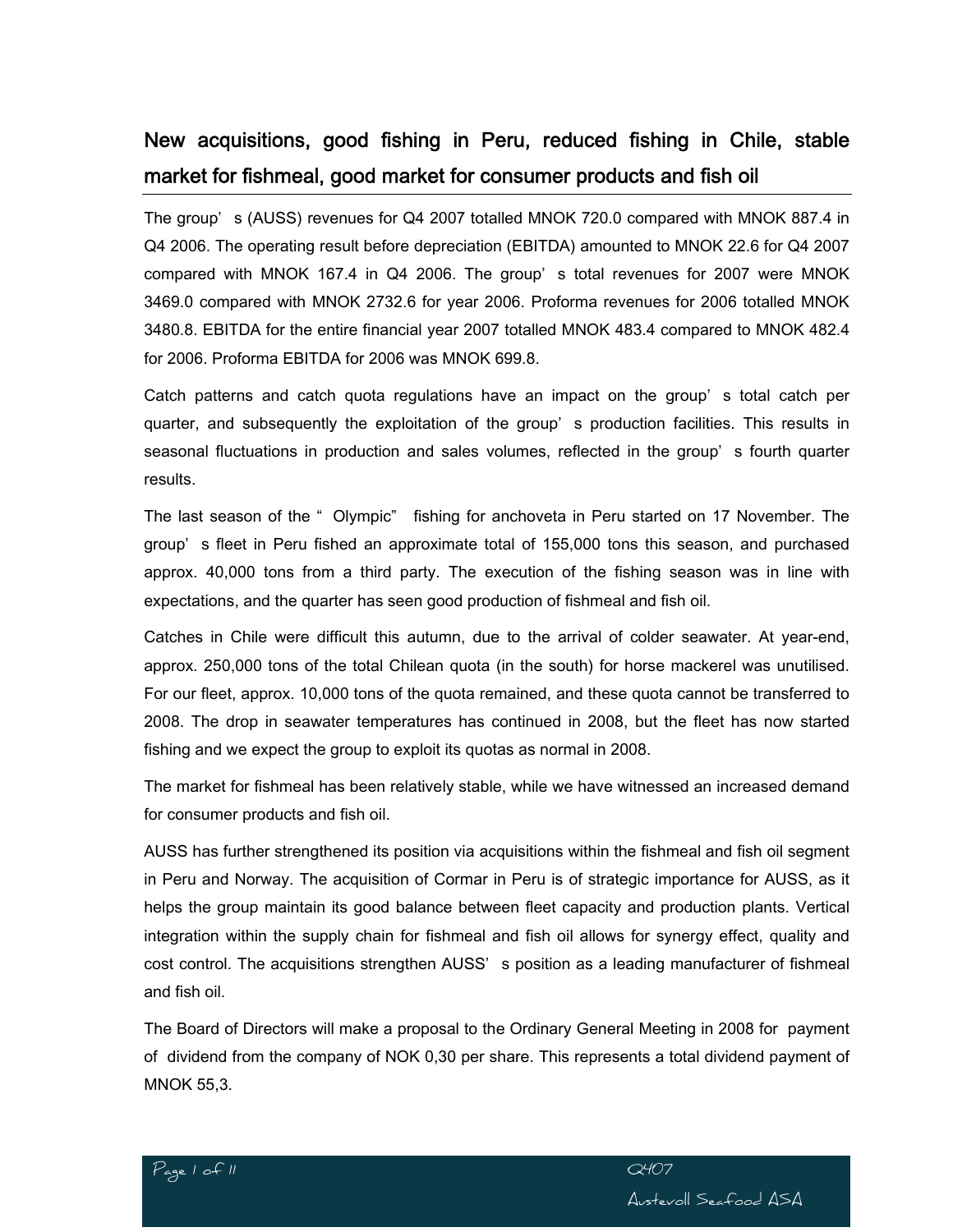## Principal figures

| Key figures Austevoll Seafood ASA                                                                                      |                |                     |           |               |               |                |           |                |
|------------------------------------------------------------------------------------------------------------------------|----------------|---------------------|-----------|---------------|---------------|----------------|-----------|----------------|
|                                                                                                                        | <b>1O 2007</b> | O <sub>2</sub> 2007 | Q3 2007   | Q4 2007       | 2007          | <b>O4 2006</b> | 2006      | Pro forma 2006 |
| Operating income (TNOK) *                                                                                              | 847982         | 886 360             | 1014638   | 719 978       | 3 468 957     | 887 377        | 2 732 629 | 3 480 828      |
| EBITDA (TNOK) *                                                                                                        | 136 530        | 265 013             | 59 240    | 22 629        | 483 411       | 167414         | 482 365   | 699 846        |
| EBITDA margin                                                                                                          | 16 %           | 30 %                | 6 %       | 3 %           | 14 %          | 20 %           | 18 %      | 20 %           |
| Total assets (TNOK)                                                                                                    | 8 8 6 7 5 8 4  | 9 0 5 3 7 3 2       | 8 459 814 | 8 8 1 3 0 3 0 | 8 8 1 3 0 3 0 | 6 846 306      | 6 846 306 | 6 846 306      |
| Net interest bearing debt (TNOK)                                                                                       | 1975 521       | 2 046 738           | 1768867   | 2 5 14 7 9 2  | 2 5 14 7 9 2  | 515445         | 515 445   | 515 445        |
| Equity (TNOK)                                                                                                          | 4 2 5 2 1 3 3  | 4 3 1 4 4 9 2       | 4 178 551 | 4 2 2 8 6 1 1 | 4 2 2 8 6 1 1 | 3 637 000      | 3 637 000 | 3 637 000      |
| Equity ratio                                                                                                           | 48 %           | 48 %                | 49 %      | 48 %          | 48 %          | 53 %           | 53 %      | 53 %           |
|                                                                                                                        |                |                     |           |               |               |                |           |                |
| Earnings per share                                                                                                     | 2,02           | 0,49                | (0,01)    | 0,29          | 2,77          | 0,45           | 1,82      | 2,83           |
| * As a consequense of the sale of the salmon business in 2007, the historical figures from this business are disclosed |                |                     |           |               |               |                |           |                |

as a net amount on a single line on the face of the income statement, "net profit from discontinued operations".

## Strategic evaluations

#### Acquisition in Peru strengthens AUSS' s position in South America

On 15 November, AUSS closed the acquisition of 100% of the shares in Corporacion del Mar (Cormar). The acquisition was executed via AUSS' s subsidiary Alumrock Overseas Inc. and together with Locksley Capital Corporation (Locksley).

Cormar has a total fleet of 4,414  $m<sup>3</sup>$  and production capacity of 244 tons/hour in 6 plants along the coast of Peru.

As a result of the agreement with Locksley, AUSS acquires 50% of the fleet, 6 vessels, production plants with 45 ton/hour capacity in Chicama, 35 ton/hour capacity in Chimbote and a 50% share of a cooperation agreement with Locksley for the operation of a plant with 115 ton/hour capacity in Tambo de Mora and Paita.

This transaction provides AUSS with increased production capacity in the strategically important area of Chimbote, and provides new capacity in Chicama. Both areas number amongst the most important harbours for landing of pelagic fish in Peru.

#### Acquisition of 40% of the shares in Bodø Sildoljefabrikk AS

In December, AUSS' s subsidiary, Welcon Invest AS, signed an agreement for the acquisition of 40% of the shares in Bodø Sildoljefabrikk AS. This acquisition was completed on 23 January 2008, partly via the purchase of existing shares and partly via a private placing in Bodø Sildoljefabrikk AS.

The company has a strategic location in relation to important catch areas for pelagic fish.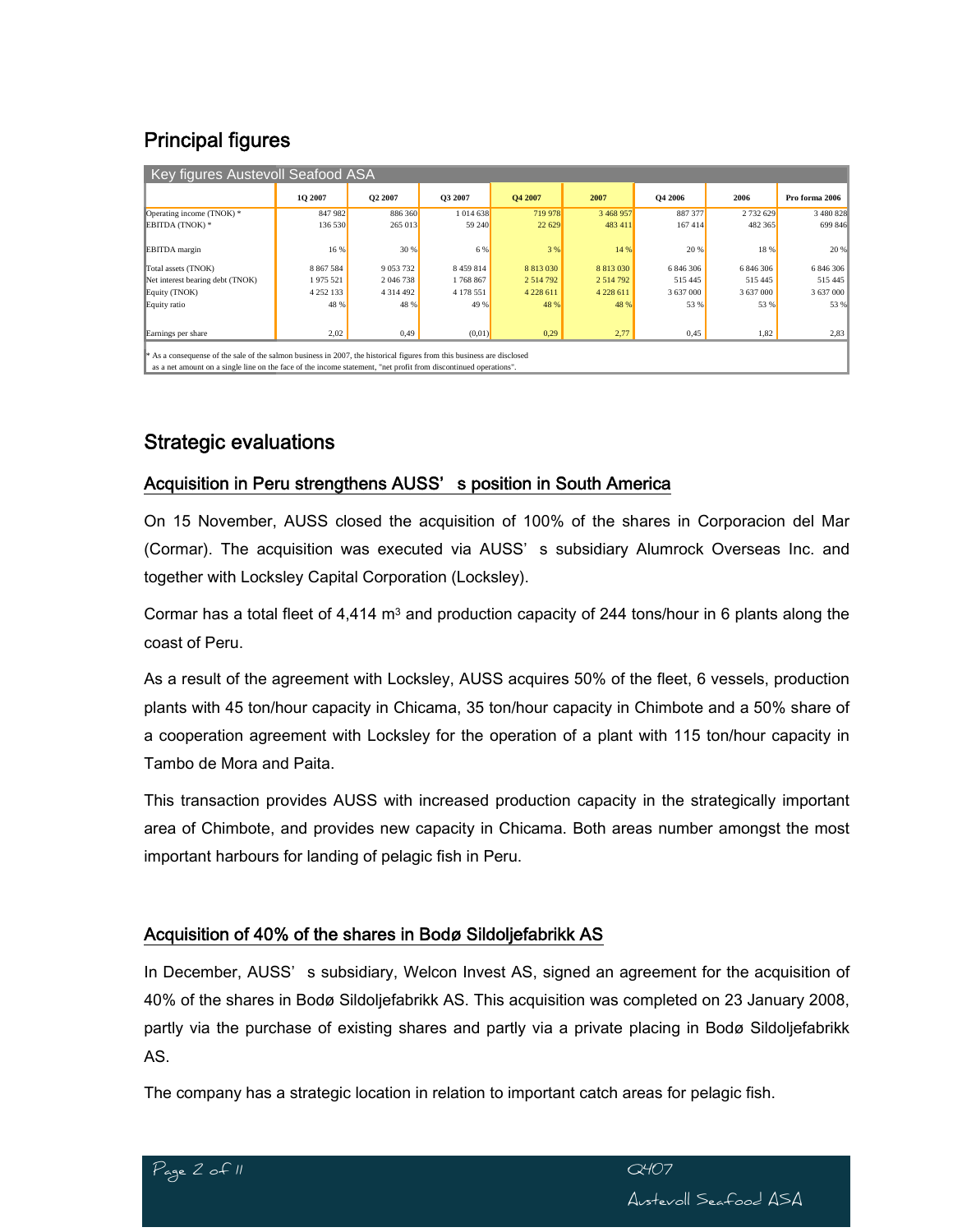#### Acquisition of 2 566 700 shares in Lerøy Seafood Group ASA

On 20 December, AUSS acquired 2 566 700 shares in Lerøy Seafood Group ASA (LSG), and Subject to this AUSS owns totally 17 860 300 shares in LSG. AUSS took up its first shareholding in LSG in connection with the sale of the salmon company, Veststar Holding AS, to LSG.

#### The group' s results

#### Q4 2007

For Q4, AUSS achieved operating income of MNOK 720.0, compared with MNOK 887.4 in Q4 2006. The drop in operating income for the quarter in comparison with the same period last year is due to lower sales volumes for fishmeal, fish oil and consumer products, and reduced prices for fishmeal, in comparison with 2006.

The results for the second half of 2007 have suffered from the extremely high raw material prices in Norway during the first half of the year, and low fishmeal prices in the second half. Moreover, the results have been affected negatively by somewhat lower catch volumes in Chile, and lower production volumes in Norway. The group' s accounts have also suffered a negative impact from a weak dollar.

EBITDA in Q4 2007 was MNOK 22.6 compared with MNOK 167.4 in Q4 2006.

In Peru, our fleet has fished approx. 155,000 tons in Q4, in addition to purchases of approx. 40,000 tons, the production of fishmeal and fish oil has been satisfactory. Due to the fact that the season started relatively late this quarter, volumes shipped out have been lower than expected.

Sales of tinned goods and frozen products have been lower than forecast for the quarter, and this is due to reduced production for the period.

Earnings from affiliated companies for Q4 totalled MNOK 51,3 compared with MNOK 6.2 for the same period last year. Of this figure, Lerøy Seafood Group ASA accounted for MNOK 56.4 for Q4.

The group had taxable income in Q4, due to a negative pre-tax result and estimate changes on tax in underlying activities.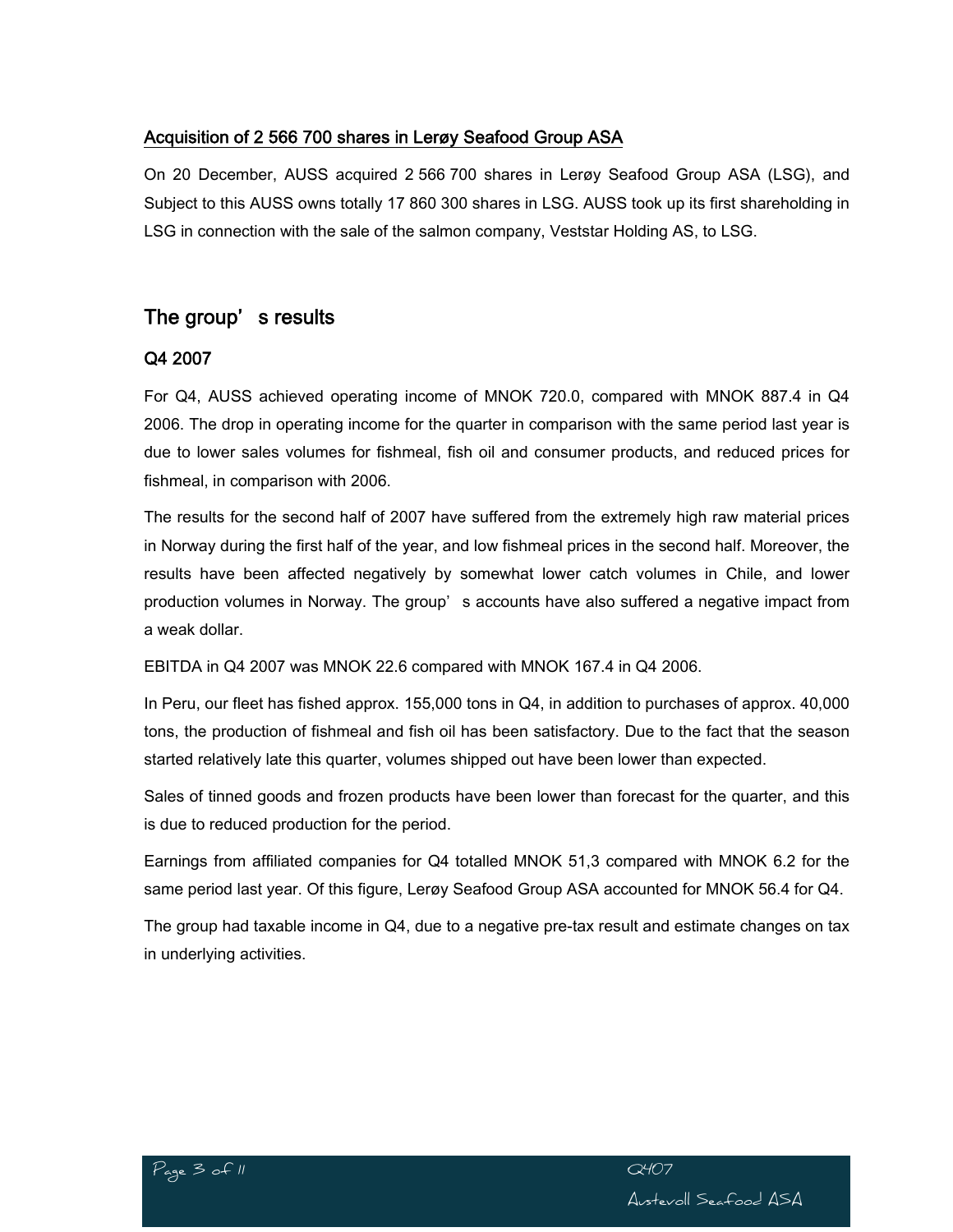## The financial year 2007

As a result of the sale of the salmon business in 2007, the historical result figures from the salmon business have been deducted from certain result items, and recognised net as separate items in the profit and loss account, under " results from non-continued business".

The group' s operating income for 2007 totalled MNOK 3 468.9, compared with MNOK 2 732.6 in 2006. Proforma operating income for 2006 was MNOK 3 480.8. In 2007, the group achieved an EBITDA of MNOK 483.4 compared with MNOK 482.4 for 2006. Proforma EBITDA for 2006 was MNOK 699.8.

One of the main reasons for the decline in EBITDA in 2007 compared with the proforma figures for 2006 was high raw material prices in Norway during the first half of the year, together with reduced fishmeal prices in the second half.

Depreciation (excluding depreciation of added value on stockholding) totalled MNOK 201.9 in 2007 compared with MNOK 116.8 in 2006. Proforma depreciation in 2006 was MNOK 183.9. The increase in depreciation reflects acquisitions made in second half of 2006 and acquisitions made in 2007.

Earnings from affiliated companies for 2007 totalled MNOK 65,8 compared with MNOK 16.1 for 2006. Lerøy Seafood Group ASA represents MNOK 64.6 of this figure for 2007.

The Norwegian kroner accounts were affected by the fluctuations in the exchange rates.

### Balance sheet as of 31 December 2007

The consolidated balance sheet for the group at year-end 2007 totalled MNOK 8 813.0 compared with MNOK 6 846.3 at year-end 2006. The group' s equity at year-end 2007 was MNOK 4 228,6 compared with MNOK 3 637.0 at year-end 2006. Equity ratio was 48% as of 31.12.07 compared with 53% as of 31.12.06.

Net interest-bearing liabilities totalled MNOK 2 514.8 as of 31.12.07, an increase from MNOK 1 768.9 as of 30.09.07. The increase in net interest-bearing liabilities for the quarter reflects developments such as the acquisition of Cormar in Peru and the purchase of shares in Lerøy Seafood Group ASA.

The group' s cash reserves as of 31.12.07 totalled MNOK 1 040.9 compared with MNOK 1 411.5 as of 31.12.06. The group' s cash reserves do not include non-utilised drawing rights.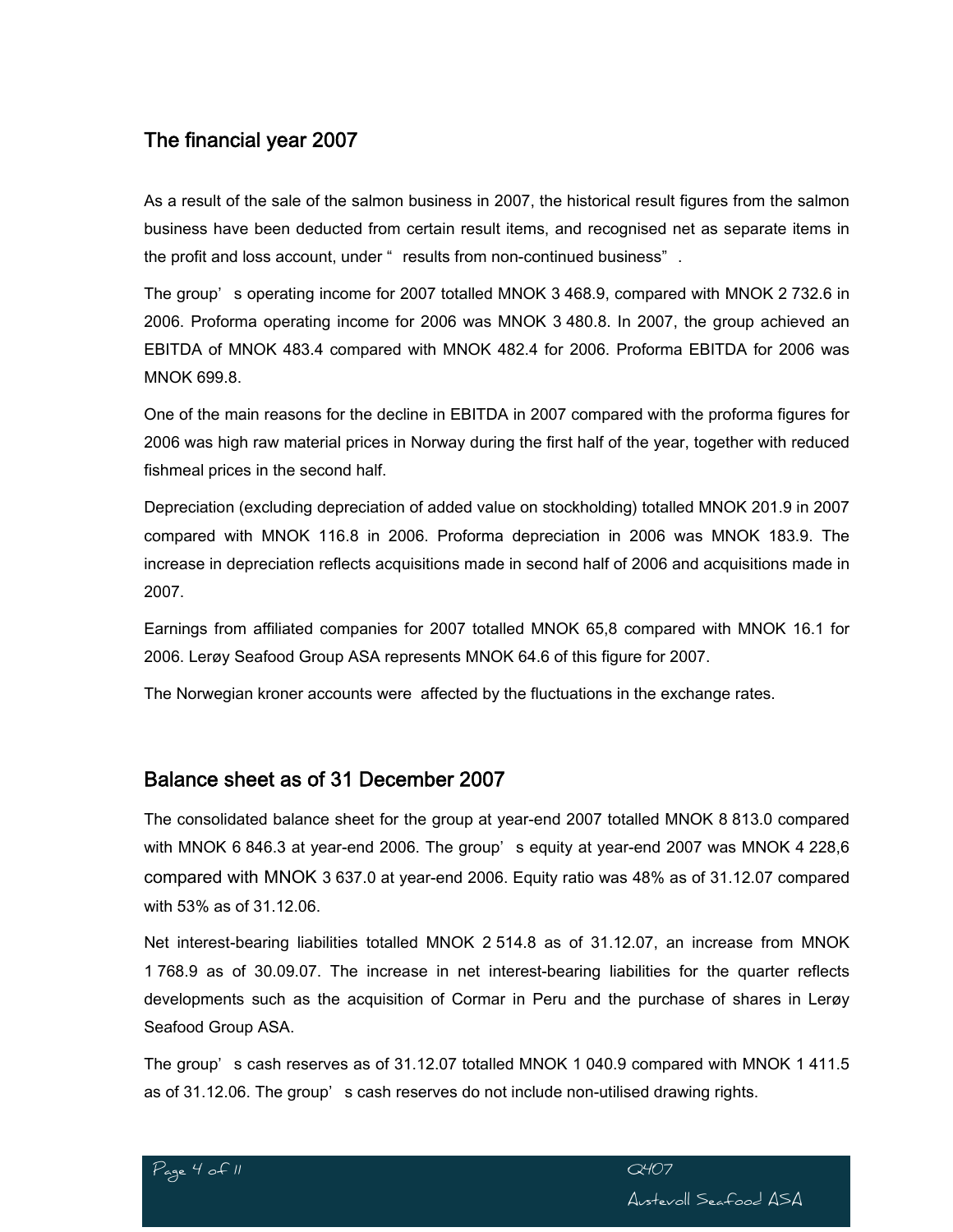Included in the group' s figure for short-term liabilities of MNOK 1 650.5, an amount of MNOK 330 will be transferred to long-term liabilities in 2008.

### **Segments**

#### Fishmeal and fish oil

Fishmeal prices in Q4 2007 saw a significant decline compared with Q4 2006. 64/65% CIF Hamburg prices were USD 1095 in week 50 of 2007, compared with a price of USD 1251 for the same period in 2006. The market has remained relatively stable for the fourth quarter, and to date in 2008. Fish oil prices have shown an increase in Q4, but the impact of this will only reflect on the 2008 accounts.



In Q4 2007, sales volumes for fishmeal and fish oil totalled approx. 49,000 tons compared with 59,000 tons in Q4 2006. In 2007, the group sold approx. 300,000 tons of fishmeal and fish oil compared with 288,000 tons in 2006. The figures for 2006 do not reflect Karmsund Fiskemel AS which was acquired in December 2006.

#### Consumer products

In January 2007, the group acquired Epax AS which was grouped under the consumer products segment.

Epax AS is one of the world' s leading manufacturers of high-concentrate Omega 3 based on fish oil. The company currently utilises approx. 5,000 tons of fish oil, mainly from South America, which they process to high-concentrate Omega 3 via a unique stripping technology and refining process. These products are mainly sold as dietary supplements and food additives (nutraceuticals) and to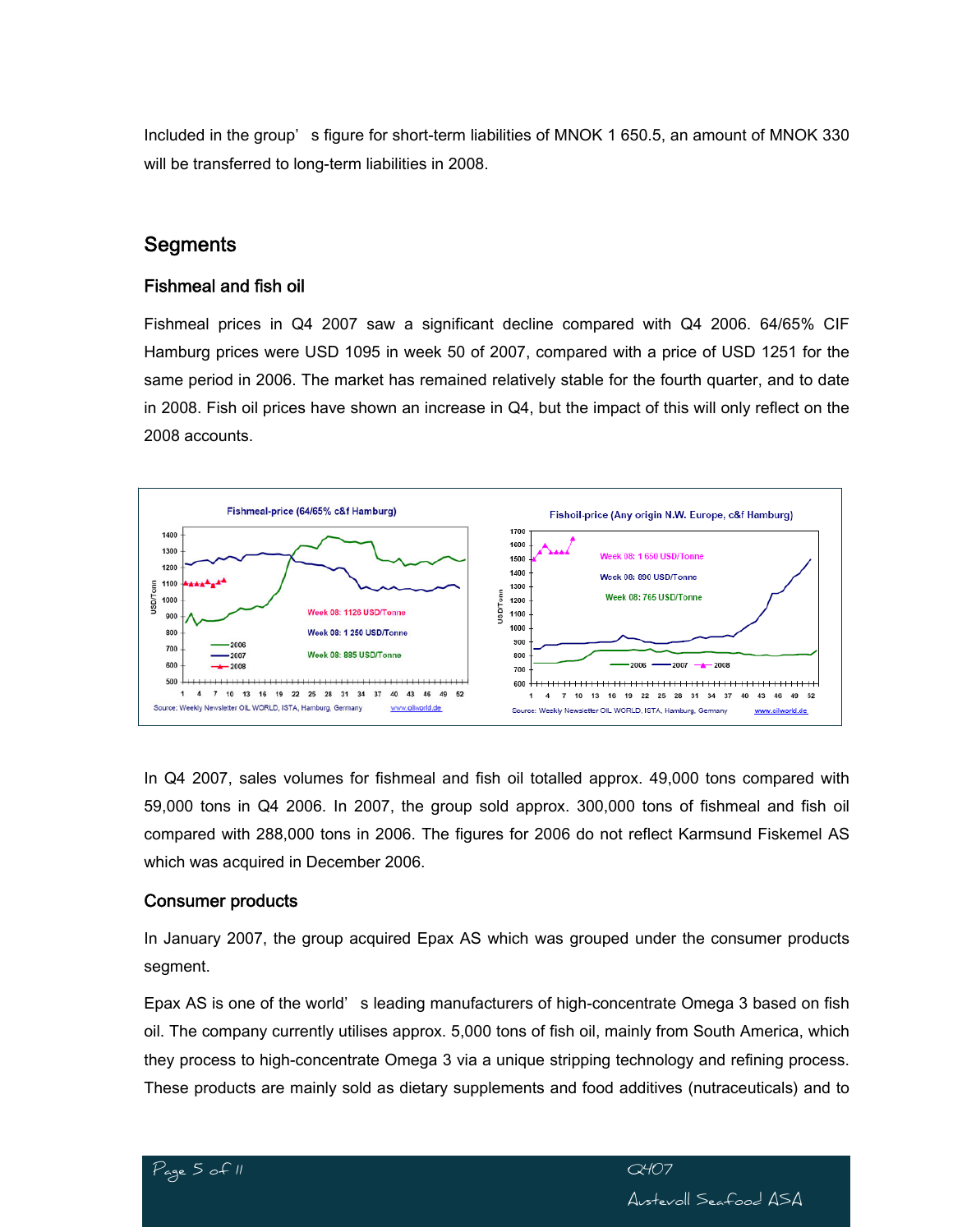the pharmaceutical market. For Q4 2007, the group sold approx. 310 tons of high-concentrate Omega 3 oils and approx. 51 tons of low-concentrate Omega 3 oils.

Total sales volumes for consumer goods comprise approx. 5,000 tons of frozen products (Chile), which corresponds to the sales volume for Q4 2006. A total of approx. 889,000 boxes of tinned goods were sold, compared with approx. 1.2 million boxes for Q4 2006 (Chile and Peru).

The fourth quarter has witnessed low production of frozen products and tinned goods, and this has resulted in lower sales than expected. The decline in production is due to lower catch volumes than expected in Chile. Our vessels have now been allocated to the ongoing anchoveta fishing in Peru this quarter. The production of high-concentrate Omega 3 products has remained at a relatively constant level throughout 2007.

#### **Trading**

The group' s trading activities have had a negative result for Q4. The Board expect that structural changers done within the group and in the line of business will strengthened this segment.

### **Shareholders**

As of 31.12.07, the company had 3 056 shareholders. At year-end 2007, the share price was NOK 39.50

### Market and outlook

2007 has been a difficult year, with increased raw material prices and a decline in fishmeal prices. These factors, combined with a weak dollar, have resulted in a considerably lower operating result for 2007 compared with proforma operating result for 2006. There is a marked improvement in the correlation between raw material prices and projected fishmeal prices at the start of 2008, when compared with the start of 2007. The Board of Directors expects stable to increasing fishmeal prices and continued high fish oil prices. For our consumer products, we expect a regular and good level of demand and increasing prices.

Storebø, 29 February 2008

Board of Directors in Austevoll Seafood ASA



Austevoll Seafood ASA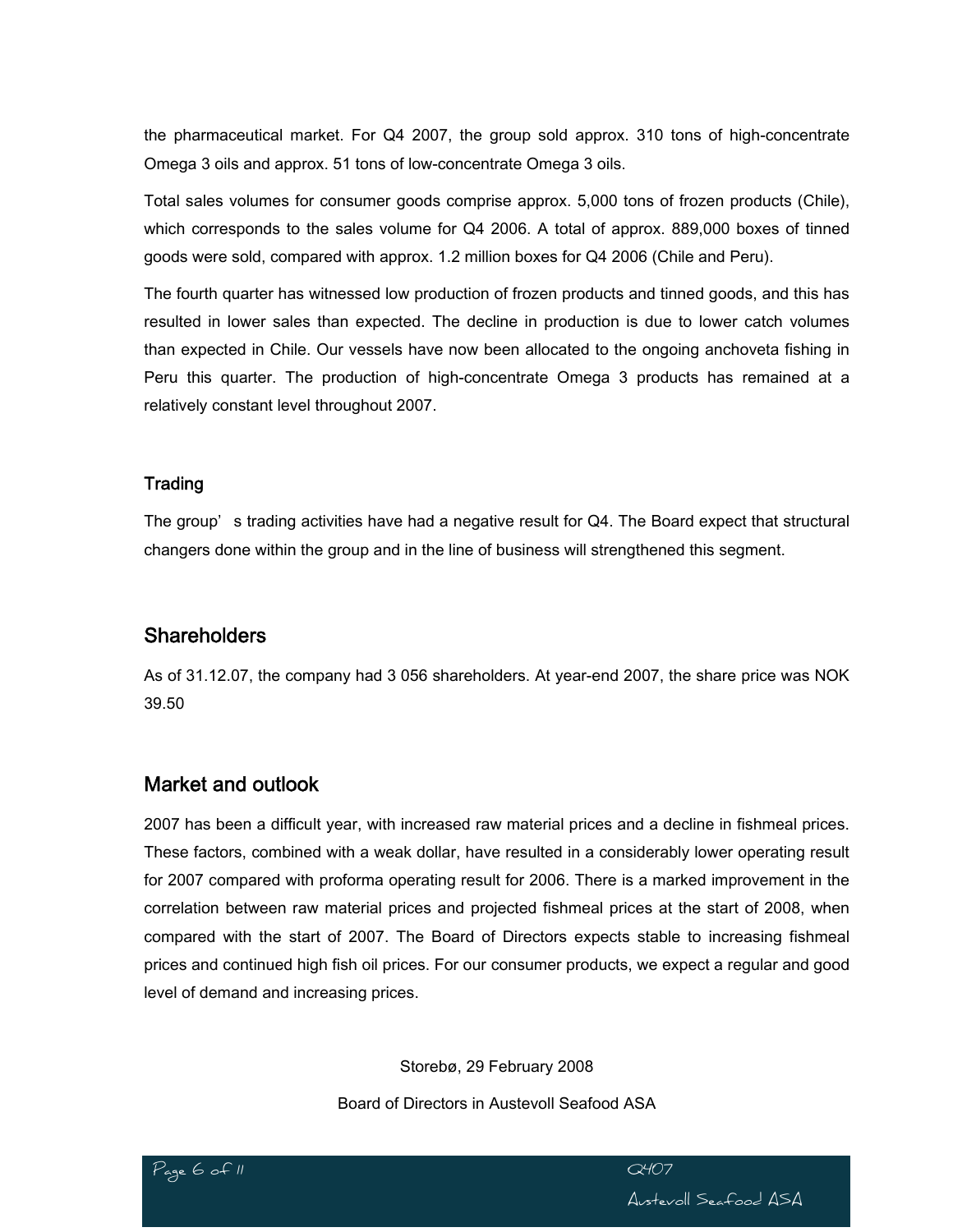# INTERIM REPORT Q4 2007

| <b>Preliminary Condensed Consolidated Income Statement</b>                   |                               |                                |                                |                              |                               |  |
|------------------------------------------------------------------------------|-------------------------------|--------------------------------|--------------------------------|------------------------------|-------------------------------|--|
| All figures in NOK 1.000                                                     | O4 2007                       | O4 2006                        | 2007                           | 2006                         | Pro forma<br>2006             |  |
| Operating income                                                             | 719 978                       | 887 377                        | 3 468 957                      | 2 732 629                    | 3 480 828                     |  |
| Operating expenses                                                           | $-697349$                     | $-719963$                      | $-2985546$                     | $-2250264$                   | $-2780982$                    |  |
| Op.profit bef. deprec. (EBITDA)                                              | 22 629                        | 167 414                        | 483 411                        | 482 365                      | 699 846                       |  |
| Depreciation and amortisation<br>Depreciation of excess value inventory      | $-53181$                      | $-39699$<br>$-16519$           | $-201939$<br>$-3000$           | $-116781$<br>$-140221$       | $-183931$                     |  |
| <b>Operating profit (EBIT)</b>                                               | -30 552                       | 111 196                        | 278 471                        | 225 363                      | 515 915                       |  |
| Income from associated companies<br>Net financial items<br>Profit before tax | 51 276<br>$-27657$<br>$-6933$ | 6 2 2 2<br>$-11087$<br>106 331 | 65 758<br>$-128613$<br>215 616 | 16 072<br>$-47687$<br>193748 | 16 072<br>$-70924$<br>461 063 |  |
| Income tax expense<br>Net profit from discontinued operations                | 50 527<br>10 623              | $-30716$<br>10 0 29            | $-32343$<br>324 273            | $-35421$<br>108 338          | $-86897$<br>102 541           |  |
| Net profit                                                                   | 54 217                        | 85 644                         | 507 546                        | 266 665                      | 476 707                       |  |
| Profit to minority interests<br>Profit attribut. to equity holders of parent | 1 5 5 2<br>52 664             | 6.075<br>79 569                | 8 5 6 3<br>498 983             | 2 2 7 3<br>264 392           | 15 5 46<br>461 161            |  |
| Earnings per share                                                           | 0,29                          | 0,45                           | 2,77                           | 1,82                         | 2,83                          |  |
| Diluted earnings per share                                                   | 0,29                          | 0,45                           | 2,77                           | 1,82                         | 2,83                          |  |

Austevoll Seafood ASA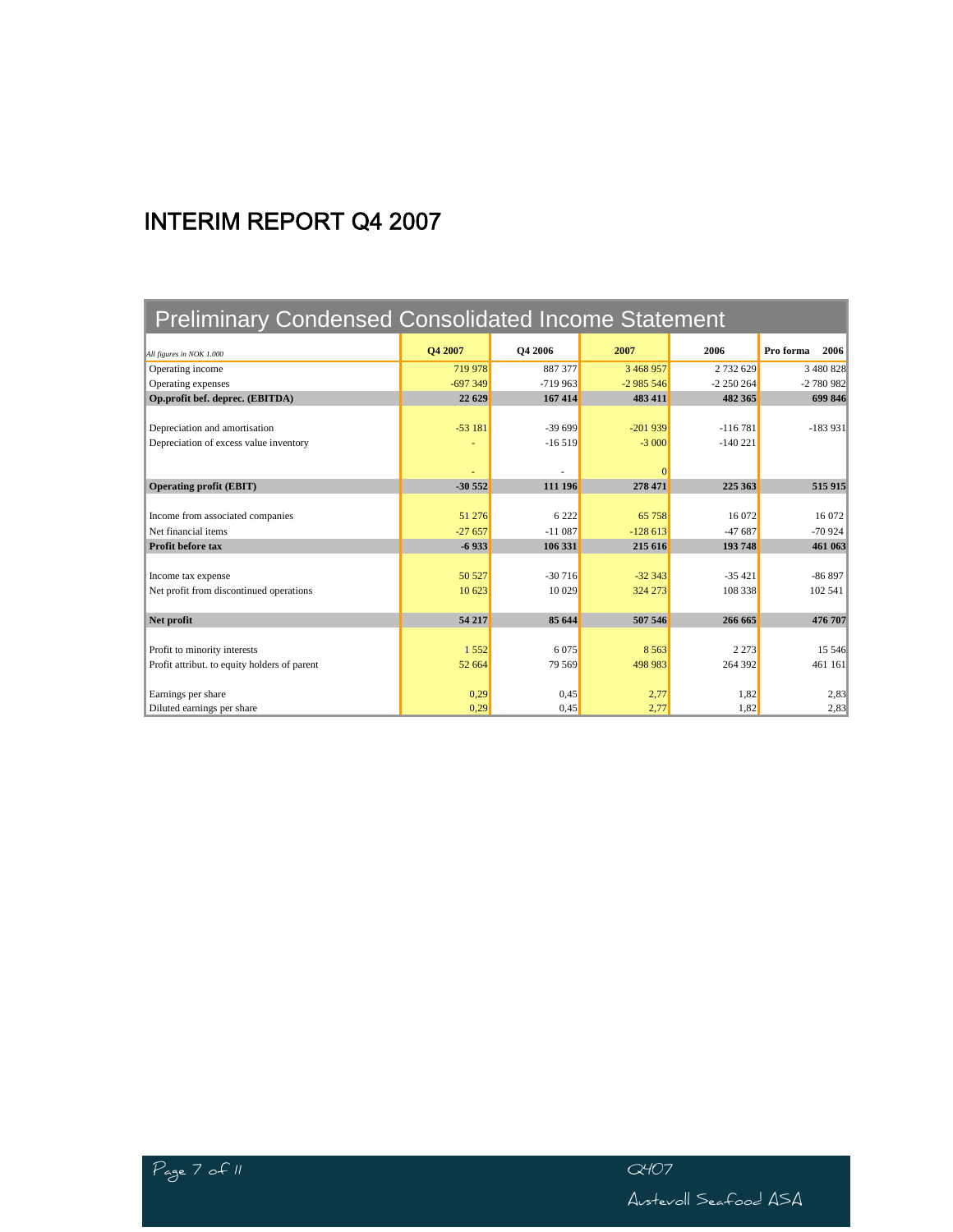| <b>Preliminary Consolidated Balance Sheet</b> |            |            |
|-----------------------------------------------|------------|------------|
| All figures in NOK 1.000                      | 31.12.2007 | 31.12.2006 |
| <b>Assets</b>                                 |            |            |
|                                               |            |            |
| Deferred tax benefit                          | 12 25 2    |            |
| Intangible assets                             | 1 612 247  | 1 385 260  |
| Vessels                                       | 708 906    | 696 978    |
| Other property, plant and equipment           | 1866867    | 1823 119   |
| Investments in associtated companies          | 2 352 440  | 151 658    |
| Investments in other shares                   | 32 124     | 19 7 64    |
| Other long-term receivables                   | 67026      | 70 524     |
| <b>Total non-current assets</b>               | 6 651 863  | 4 147 302  |
| <b>Inventories</b>                            | 528 055    | 434 604    |
| <b>Biological</b> assets                      | $\theta$   | 224 771    |
| Accounts receivable                           | 390 218    | 429 290    |
| Other current receivables                     | 201983     | 188 417    |
| Available-for-sale financial assets           | $\theta$   | 10428      |
| Cash and cash equivalents                     | 1 040 911  | 1411492    |
| <b>Total current assets</b>                   | 2 161 168  | 2 699 003  |
| <b>Total assets</b>                           | 8813030    | 6846306    |
| All figures in NOK 1.000                      | 31.12.2007 | 31.12.2006 |
| <b>Equity and liabilities</b>                 |            |            |
| Share capital                                 | 92 159     | 89 112     |
| Share premium fund                            | 3 083 918  | 2798795    |
| Retained earnings and other reserves          | 965 313    | 665 893    |
| Minority interests                            | 87 221     | 83 200     |
| <b>Total equity</b>                           | 4 228 611  | 3 637 000  |
| Deferred tax liabilities                      | 514762     | 621 381    |
| Pension obligations                           | 18 0 89    | 18 2 8 7   |
| <b>Borrowings</b>                             | 2 380 534  | 1 354 378  |
| Other long-term liabilities                   | 20 5 19    | 28 630     |
| <b>Total non-current liabilities</b>          | 2933904    | 2 022 677  |
| Short term borrowings                         | 937 140    | 233 913    |
| Overdraft facilities                          | 284 538    | 380 540    |
| Accounts payable                              | 267 967    | 367 447    |
| Other current liabilities                     | 160 872    | 204 729    |
| <b>Total current liabilities</b>              | 1650516    | 1 186 629  |
| <b>Total liabilities</b>                      | 4584419    | 3 209 306  |
|                                               | 8813030    | 6846306    |
| <b>Total equity and liabilities</b>           |            |            |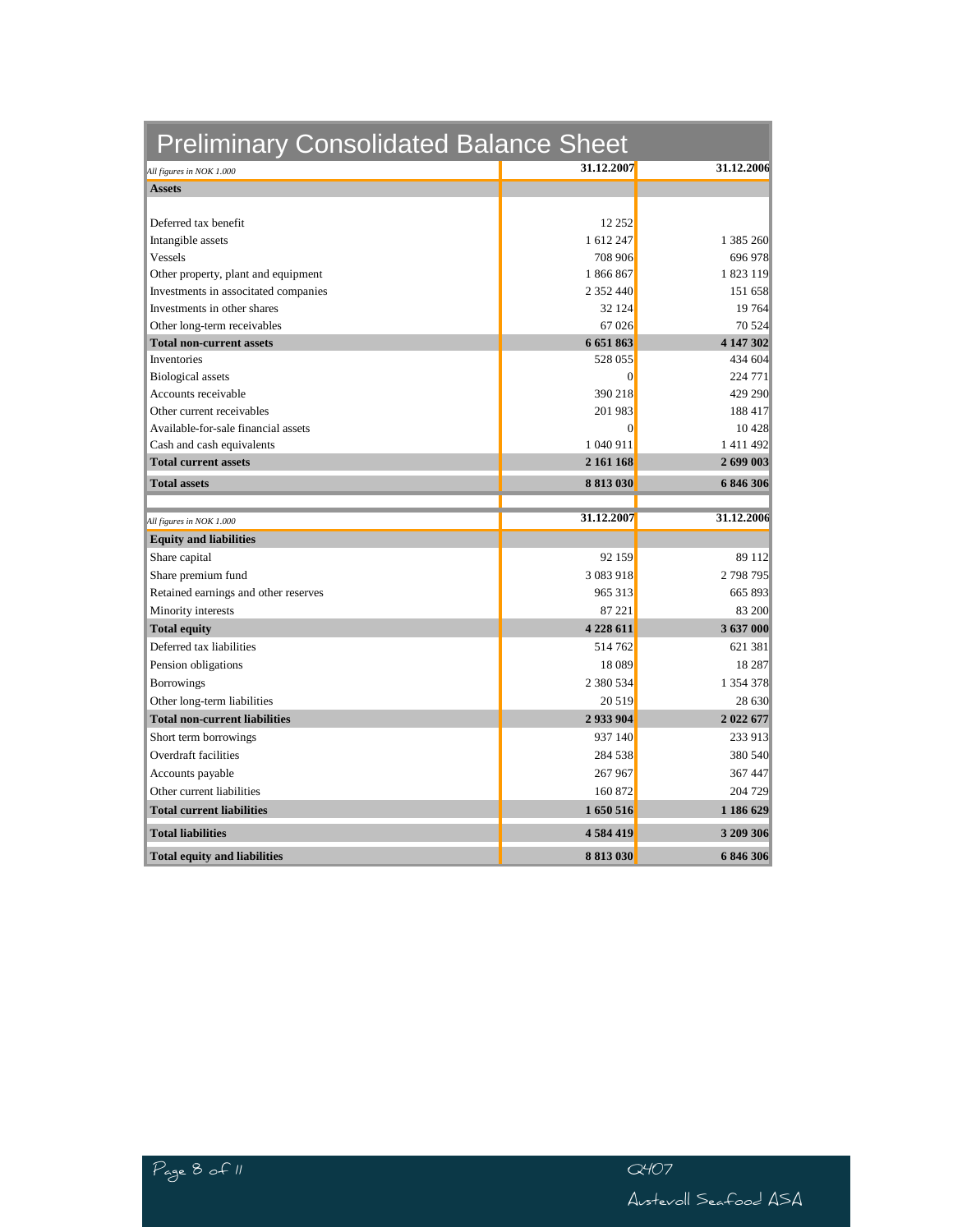| Preliminary Condensed consolidated Statement of changes in Equity |                          |          |           |           |
|-------------------------------------------------------------------|--------------------------|----------|-----------|-----------|
| All figures in NOK 1.000                                          | O4 2007                  | O4 2006  | 2007      | 2006      |
| <b>Equity period start</b>                                        | 4 178 551                | 2920048  | 3 637 000 | 982 045   |
| Profit for the period                                             | 54 217                   | 85 644   | 507 546   | 266 665   |
| Currency translation differences                                  | $-4157$                  | $-554$   | $-187941$ | $-23296$  |
| Other gains and losses charged directly to equity                 |                          |          | $-153$    |           |
| Total gains and losses charged directly to equity                 | $-4157$                  | $-554$   | $-188094$ | $-23296$  |
|                                                                   |                          |          |           |           |
| Total recognised income for the period                            | 50 060                   | 30 190   | 319 452   | 243 369   |
|                                                                   |                          |          |           |           |
| Mergers and demergers                                             |                          | $-6.514$ |           | $-126115$ |
| Acquisition of minorities                                         |                          | $-17852$ |           | $-217139$ |
| Minority interests arising from business combinations             |                          | $-291$   | 2 2 9 1   | 119 365   |
| Revaluation of existing interests related to business comb.       |                          | $-40912$ | $-579$    | 247 774   |
| New equity from cash contributions and contrib. in kind           |                          | 780 000  | 277824    | 2 453 202 |
| Expenses related to share issues (net of tax)                     |                          | $-27669$ | $-7377$   | $-65501$  |
| Total equity from shareholders in the period                      | $\overline{\phantom{a}}$ | 686 762  | 272 159   | 2411586   |
|                                                                   |                          |          |           |           |
| Total change of equity in the period                              | 50 060                   | 716952   | 591 611   | 2 654 955 |
| <b>Equity at period end</b>                                       | 4 2 2 8 6 1 1            | 3637000  | 4 228 611 | 3637000   |

| <b>Preliminary Condensed Consolidated Cash Flow Statement</b> |                |                     |              |            |  |  |
|---------------------------------------------------------------|----------------|---------------------|--------------|------------|--|--|
| All figures in NOK 1.000                                      | <b>Q4 2007</b> | O <sub>4</sub> 2006 | 2007         | 2006       |  |  |
|                                                               |                |                     |              |            |  |  |
| Net cash flow from operating activities                       | 33 415         | 358 391             | 277 166      | 935 647    |  |  |
|                                                               |                |                     |              |            |  |  |
| Net cash flow from investing activities                       | $-668626$      | $-155619$           | $-2$ 195 459 | $-1005463$ |  |  |
|                                                               |                |                     |              |            |  |  |
| Net cash flow from financing activities                       | 259 572        | 492 683             | 1 547 710    | 1 354 816  |  |  |
|                                                               |                |                     |              |            |  |  |
| Net change in cash and cash equivalents                       | $-375639$      | 695 455             | $-370583$    | 1 285 000  |  |  |
|                                                               |                |                     |              |            |  |  |
| Cash and cash equivalents at beginning of period              | 1 416 549      | 716 038             | 1411493      | 126 493    |  |  |
|                                                               |                |                     |              |            |  |  |
| Cash and cash equivalents at period end                       | 1 040 910      | 1411493             | 1 040 910    | 1411493    |  |  |

and the control of the control of the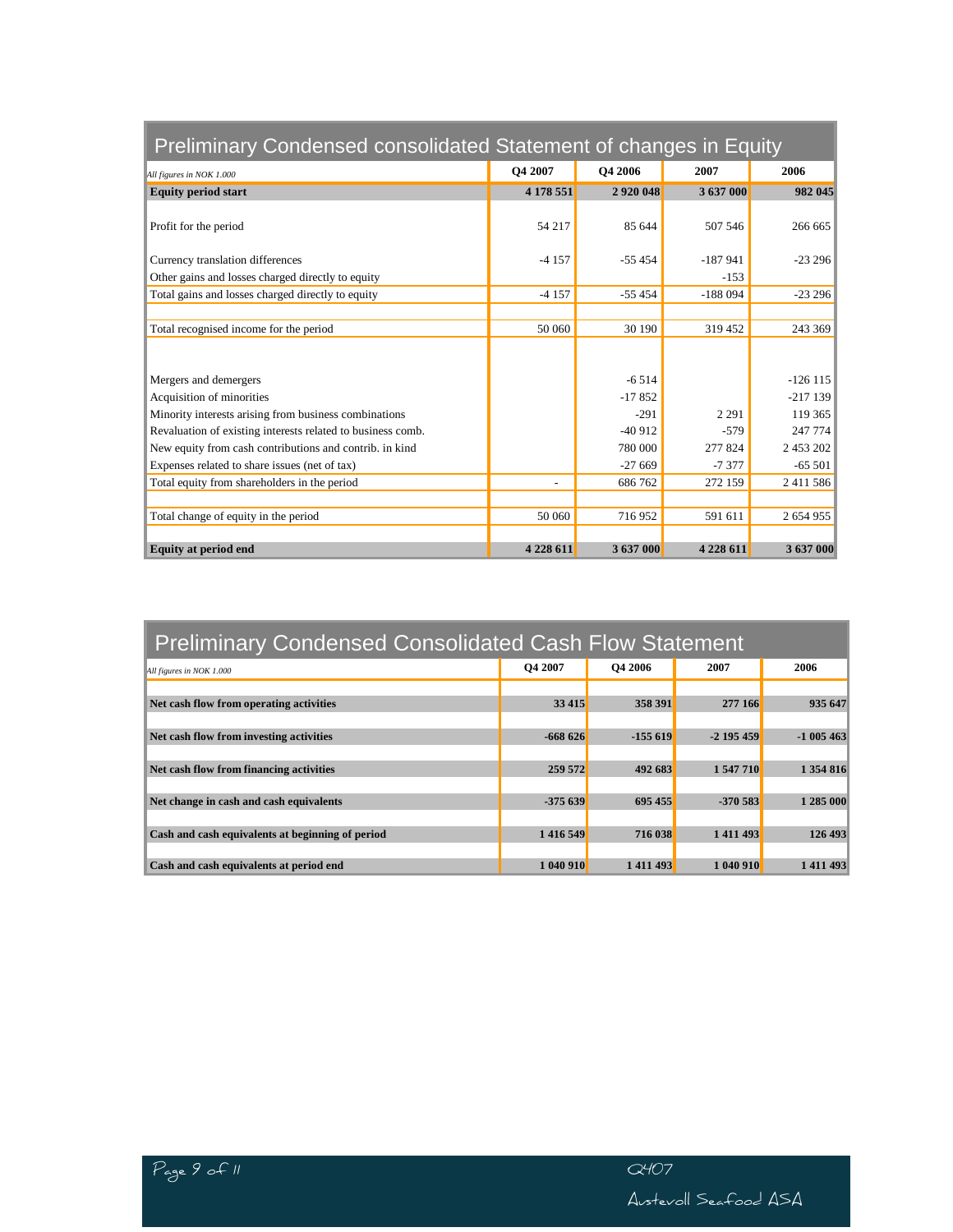## Note 1

# Preliminary Segment information

**Q4 2007**

|                           | <b>EBITDA</b>            |               |               |             |               |  |
|---------------------------|--------------------------|---------------|---------------|-------------|---------------|--|
| All figures in NOK 1.000  | <b>Operating revenue</b> | <b>EBITDA</b> | $\frac{0}{0}$ | <b>EBIT</b> | $\frac{0}{6}$ |  |
|                           |                          |               |               |             |               |  |
| <b>Fishmeal/oil</b>       | 328 011                  | 36 198        | $11\%$        | 1 3 4 4     | $0\%$         |  |
| <b>Human Consumption</b>  | 130 614                  | $-5793$       | $-4\%$        | $-19363$    | $-15 \%$      |  |
| Trading                   | 260 977                  | $-6210$       | $-2\%$        | $-11317$    | $-4\%$        |  |
| Not allocated/elimination | 376                      | $-1,566$      |               | $-1186$     |               |  |
| <b>Total Group</b>        | 719 978                  | 22 629        | $3\%$         | $-30522$    | $-4\%$        |  |
|                           |                          |               |               |             |               |  |

#### **Q4 2006**

|                           |                          |                                |        | <b>EBIT</b> |               |  |
|---------------------------|--------------------------|--------------------------------|--------|-------------|---------------|--|
| All figures in NOK 1.000  | <b>Operating revenue</b> | $\frac{0}{0}$<br><b>EBITDA</b> |        | <b>EBIT</b> | $\frac{0}{0}$ |  |
|                           |                          |                                |        |             |               |  |
| <b>Fishmeal/oil</b>       | 427 360                  | 136 229                        | $32\%$ | 90 690      | 21%           |  |
| <b>Human Consumption</b>  | 209 824                  | 26 20 5                        | $12\%$ | 19758       | 9%            |  |
| <b>Trading</b>            | 323 530                  | 9 0 38                         | 3%     | 6 2 1 2     | $2\%$         |  |
| Not allocated/elimination | -73 337                  | $-4057$                        |        | $-5464$     |               |  |
| <b>Total Group</b>        | 887 377                  | 167 415                        | 19%    | 111 196     | 13 %          |  |
|                           |                          |                                |        |             |               |  |

#### **2007**

| All figures in NOK 1.000  | <b>Operating revenue</b> | <b>EBITDA</b> | <b>EBITDA</b><br>$\frac{0}{0}$ | <b>EBIT</b> | <b>EBIT</b><br>$\frac{0}{0}$ |
|---------------------------|--------------------------|---------------|--------------------------------|-------------|------------------------------|
| <b>Fishmeal/oil</b>       | 2085111                  | 407 874       | 20%                            | 280 957     | 13 %                         |
| <b>Human Consumption</b>  | 751 215                  | 116 398       | $15\%$                         | 57 083      | 8%                           |
| <b>Trading</b>            | 710 287                  | $-24572$      | $-3\%$                         | $-39773$    | $-6\%$                       |
| Not allocated/elimination | -77 656                  | $-16290$      |                                | $-19797$    |                              |
| <b>Total Group</b>        | 3 468 957                | 483 410       | 14 %                           | 278 470     | 8%                           |
|                           |                          |               |                                |             |                              |

#### **2006**

|                           |                          |               | <b>EBITDA</b> |             | <b>EBIT</b>   |
|---------------------------|--------------------------|---------------|---------------|-------------|---------------|
| All figures in NOK 1.000  | <b>Operating revenue</b> | <b>EBITDA</b> | $\frac{0}{0}$ | <b>EBIT</b> | $\frac{0}{0}$ |
| <b>Fishmeal/oil</b>       | 1 367 064                | 397 629       | 29 %          | 185 051     | 14 %          |
| <b>Human Consumption</b>  | 456 378                  | 64 661        | $14\%$        | 27872       | 6%            |
| <b>Trading</b>            | 950 880                  | 3553          | $0\%$         | -4 625      | $0\%$         |
| Not allocated/elimination | -41 693                  | 16 5 21       |               | 17 066      |               |
| <b>Total Group</b>        | 2732629                  | 482 364       | 18 %          | 225 364     | 8%            |
| Pro forma<br>2006         |                          |               |               |             |               |
|                           |                          |               | <b>EBITDA</b> |             | <b>EBIT</b>   |
| All figures in NOK 1.000  | <b>Operating revenue</b> | <b>EBITDA</b> | $\frac{0}{0}$ | <b>EBIT</b> | $\frac{0}{0}$ |
| <b>Fishmeal/oil</b>       | 1995 450                 | 587784        | 29 %          | 461 899     | 23 %          |
| <b>Human Consumption</b>  | 581 073                  | 85 193        | $15\%$        | 38 104      | $7\%$         |
| <b>Trading</b>            | 950 880                  | 3553          | $0\%$         | -4 625      | $0\%$         |
| Not allocated/elimination | $-46575$                 | 23 316        |               | 20 537      |               |
| <b>Total Group</b>        | 3 480 828                | 699 846       | 20%           | 515 915     | 15 %          |
|                           |                          |               |               |             |               |



 $\overline{\phantom{a}}$